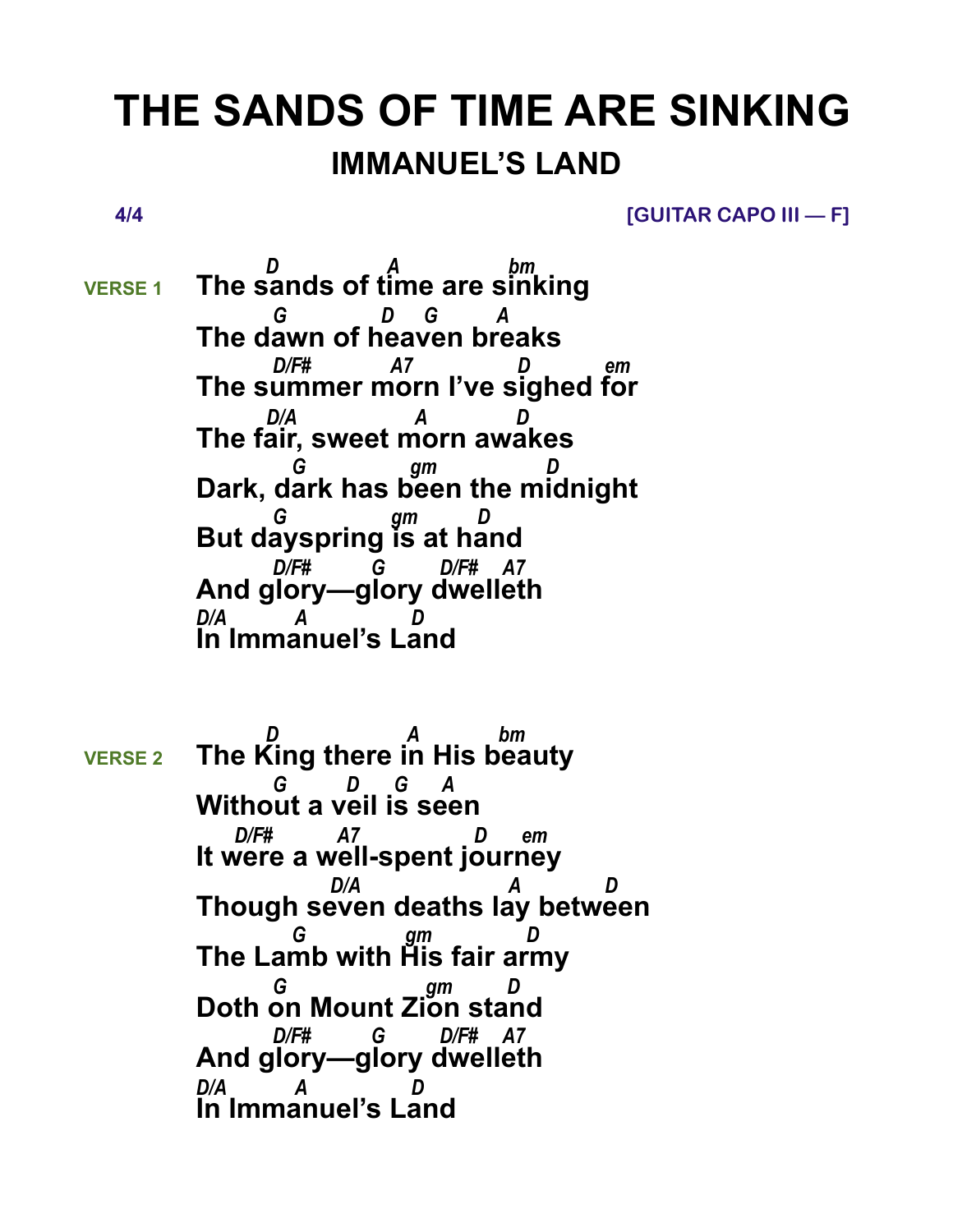*D A bm* **VERSE 3 Oh Christ, He is the fountain**  *G D G A* **The deep, sweet well of love**  *D/F# A7 D em* **The streams on earth I've tasted** *D/A A D<sub>D</sub>* **More deep I'll drink above**  *G gm D* **There to an ocean fullness**  *G gm D* **His mercy doth expand**  *D/F# G D/F# A7* **And glory—glory dwelleth** *D/A A D* **In Immanuel's Land**

 *D A bm*  **VERSE 4 With mercy and with judgment**  *G D G A* **My web of time He wove**  *D/F# A7 D em* **And aye the dews of sorrow**  *D/A A D* **Were lustered with His love**  *G gm D* **I'll bless the hand that guided**  *G gm D* **I'll bless the hand that planned**  *D/F# G D/F# A7* **When throned where glory dwelleth** *D/A A D* **In Immanuel's Land**